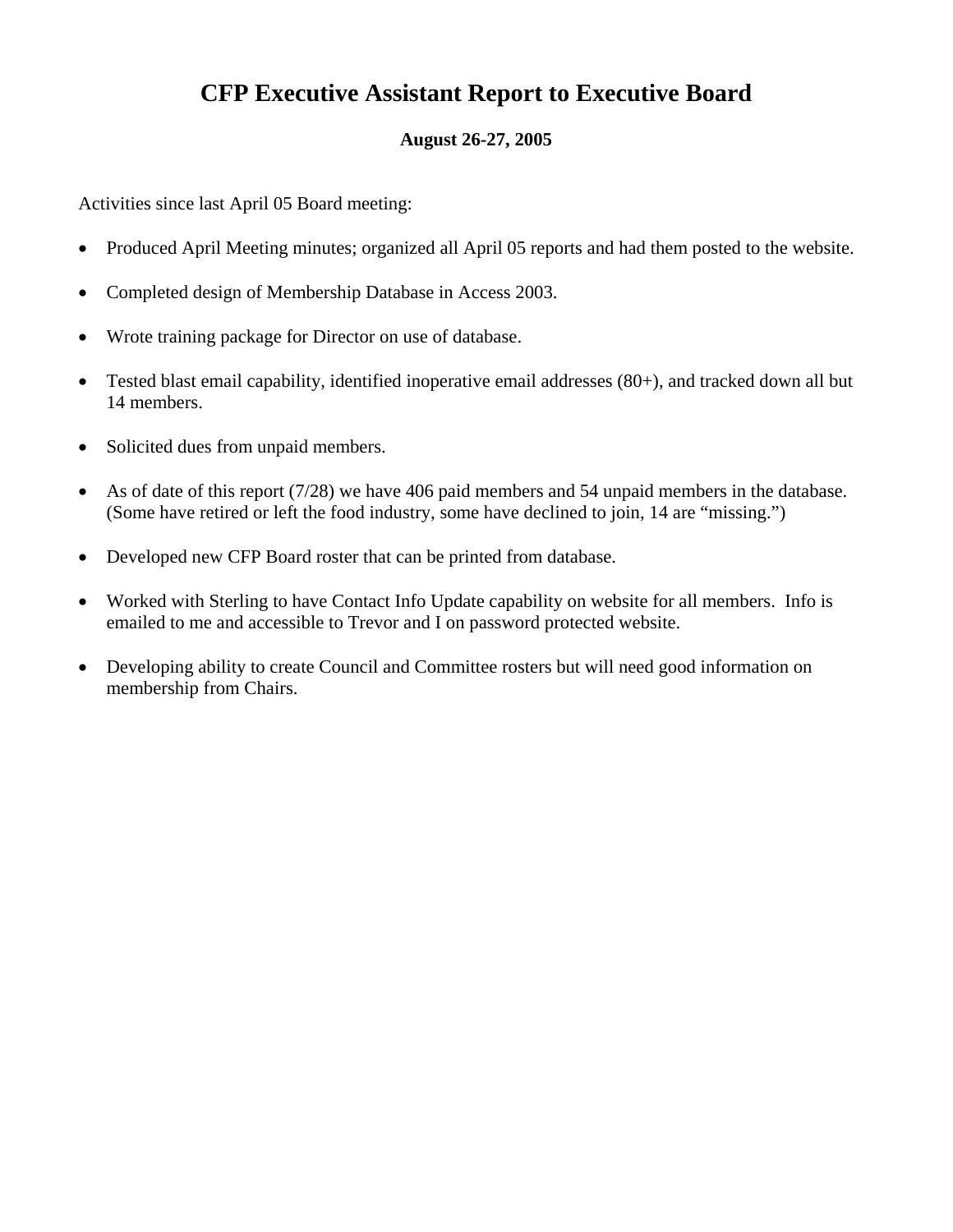Unpaid Members (7/28/05)

| Member #    | <b>First Name</b> | <b>Last Name</b> | <b>Work Phone</b>   | <b>Extension</b> | <b>Email</b>                        |
|-------------|-------------------|------------------|---------------------|------------------|-------------------------------------|
|             | 1457 Gary         | Ades             | (479) 277-8338      |                  | gary.ades@wal-mart.com              |
|             | 1436 Julie        | Albrecht         | (402) 472-8884      |                  | jalbrecht@unl.edu                   |
| $1378$ Jim  |                   | Anderton         |                     |                  |                                     |
|             | 1417 Marie-Luise  | Baehr            |                     |                  |                                     |
|             | 1384 Thomas       | <b>Blewitt</b>   |                     |                  |                                     |
|             | 1431 Loraine      | Cannon           | (202) 205-0077      |                  | loraine.cannon@fsis.usda.gov        |
|             | $1405$ Becky      | Chester          | (202) 783-5550      |                  |                                     |
|             | $1418$ Anne       | <b>Clark</b>     |                     |                  | jcclarke345@aol.com                 |
|             | $1402$ Holly      | Coleman          | (919) 542-8209      |                  | holly.coleman@ncmail.net            |
| 1409 Matt   |                   | Cummings         |                     |                  | mcummings@neha.org                  |
| 1407 Tom    |                   | <b>Dickey</b>    | (563) 285-2099      |                  | tdickey@neha.org                    |
|             | 1380 Kevin        | Dodge            |                     |                  |                                     |
|             | 1374 Carol        | Fletcher         |                     |                  |                                     |
|             | $1375$ Roger      | Fortman          |                     |                  | roger.fortman@ncmail.net            |
|             | $1403$ Nancy      | Gathaney         | (404) 639-1543      |                  | ngathany@cdc.gov                    |
|             | 1383 Shaji        | George           |                     |                  |                                     |
|             | 1412 Shantana     | George           |                     |                  | sgeorge@raleys.com                  |
|             | $1411$ Linda      | Gilardi          |                     |                  | linda.gilardi@exch.compass-usa.com  |
|             | $1408$ Peter      | Good             | (800) 528-2190      |                  | pgood53@yahoo.com                   |
|             | 1414 Frank        | Guido            |                     |                  | fagl@westchestergov.com             |
|             | 1385 Courtney     | Halbrook         |                     |                  |                                     |
|             | $1452$ Barry      | Hartfield        | (978) 970-5033      |                  | barry_hartfield@partner.nps.gov     |
| 1426 Mo     |                   | Heydari          |                     |                  |                                     |
|             | 1413 Thomas       | Hill             |                     |                  |                                     |
|             | 1376 Lynn         | Hodges           |                     |                  | whodges@ora.fda.gov                 |
|             | 1377 Richard      | Holloway         |                     |                  |                                     |
| $1423$ Bill |                   | Kalabanka        |                     |                  | william.kalabanka@agmkt.state.ny.us |
|             | 1435 Roy G.       | Kennington       | (407) 999-8120      |                  | rkennington@ei-ahla.org             |
|             | 1456 Dennis       | Kwider           | (508) 313-3460      |                  | dennis.kwider@shaws.com             |
|             | 1453 Charles      | Martin           | (610) 889-4104      |                  | chuck.martin@albertsons.com         |
|             | 1404 Bela         | Matyas           | (616) 983-6847      |                  | bela.matyas@state.ma.us             |
|             | $1370$ Hans       | Moesbergen       | (602) 506-0147      |                  | hmoesber@mail.maricopa.gov          |
|             | $1415$ Gina       | Nicholson        |                     |                  |                                     |
|             | 1427 Michelle     | <b>Nix</b>       | (770) 901-6629      |                  | mnix@loho.com                       |
|             | 1419 Dean         | Palin            |                     |                  |                                     |
| $1382$ Rick |                   | Peterson         |                     |                  |                                     |
|             | 1432 Patrick      | Pimentel         | (734) 827-6893      |                  | pimentel@nsf.org                    |
|             | 1430 Paulette     | Platko           | (979) 260-9562 224  |                  | paulette.platko@fsis.usda.gov       |
|             | 1394 Edward R.    | <b>Rivers</b>    | (828) 465-8270      |                  | ed@catawbacountync.gov              |
|             | $1410$ Cindy      | <b>Roberts</b>   | (202) 669-6951      |                  | croberts@foodsafetyweb.info         |
|             | 1460 Todd         | Rossow           | (863) 688-7407 3241 |                  | todd.rossow@publix.com              |
|             | 1420 Rachel       | Sanzari          | (212) 527-5835      |                  |                                     |
|             | 1373 Tenney       | Sibley           | (225) 763-5553      |                  | tsibley@dhh.la.gov                  |
|             | 1422 Dr. Scott    | Sicherer         |                     |                  |                                     |
|             | $1429$ Ralph      | Stafko           |                     |                  | ralph.stafko@usda.gov               |